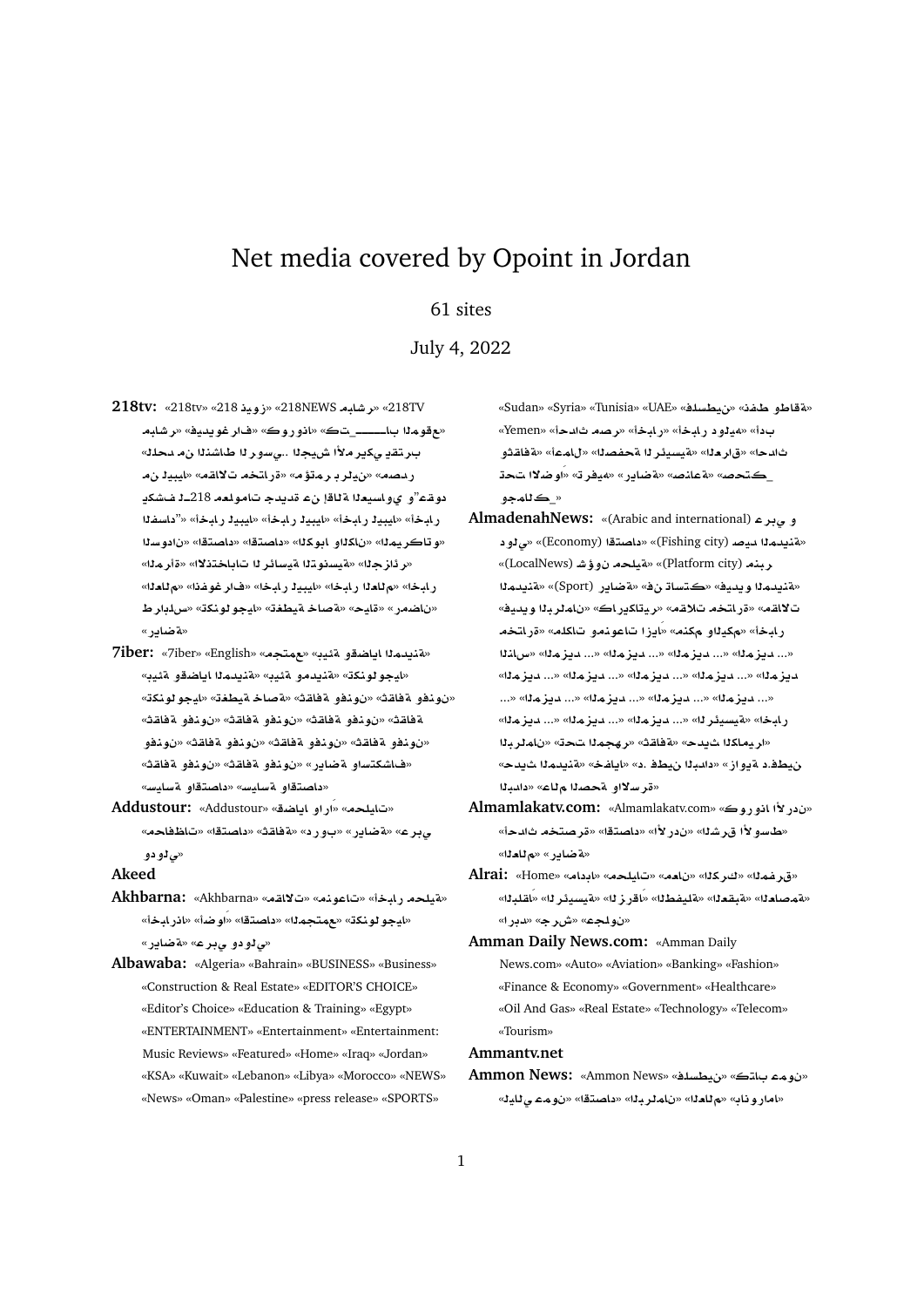#### **Opoint Technology** Part of Infomed

«برغو قرش» «تا<del>م</del>ماجـ و م<sub>ا</sub>يلعـّ» **Ammonnews:** «Home» **Arabbank**

**Arabia Weddings:** «Arabia Weddings» «News»

- **Arabpotash:** «Arabpotash» «News and Events»
- **ArabsToday:** «Arab World|**bAC ryT**» «Home» «**bACAlT**|Breaking news» «**`ly**|Education»
- Assabeel: «(culture) » «تفاقد (economy) **Assabeel:** «(Egypt) **Or**» «(essays) **qA¯**»
	- «ت**ايملاس**ا (islam)» «قمهم رابخاً (Important)» «(local) **lyA**» «(music) c**nwA**» «ايروسه (Syria)» «ل دو ل**i** هام (stay what Waddell)»
	- «(technology) **knwwyA**» «(world) **r¨ ¤ ¤¨**» «Home»
- **Cairo amman bank**

**Cbj.gov..jo**

- **Dosweb.dos.gov:** «Dosweb.dos.gov -Rss»
- **factjo.com (yA }f¨) (d¤\_T):** «factjo.com «هنخا*س* تافله» «ريتاكيراك» «(ةن\_ودم) (يفحص نايب) «**روصل**ا ضر.هه» «ندر لاا – ىلحه» «تاعونه» «داصتقا» «نيطسلف رابخأ» «ةقيقحلا دهده» «**لة ضادر » «ي نو د» «ةر و صدو بر بخ» «ت داو حه «تايفو نا»** «**صبر ع» «رار حمل**ا ی1ا ل ئاسر »
- **Fbmjo:** «Fbmjo» «**nwA**» «**bAC mA ¤ ¯mA**» «هَدِلو دِلا تاصر وِ دِل<sup>ا»</sup> «لِإِعِدَا قِ1و سِهْ» «تاكر شِلا رِ إِيجْهُ» «للمءاً للجر» «ميلعة» «ليجو لونكة» «فيذدر لاا تناكرشلا» «**بي بر ع» «تار اقت» «ةحصه «للمثأ ت**الديسه «<mark>ةحايس</mark>»
- **Federation of Arab News Agencies:** «**KAVA AA**» ةبسيئر 11 **محفصد**له «ىداصتقلإا ر بر قتله» «مقيفاقشلا قر شنله» «**A** صاخ ةيطغت» «(Home)
- **Gerasanews:** «Gerasanews» «**nw** » «\_ **Fyd¨**» «**lfA** «اسار جـ عمتحم» «ةملأا سLحم» «للمعأو الله» «قنخاسا «**lyA**» «**b{ md§nT**» «**¤hT \r**» «**®**» «**C§d ®**\_» «**C§d Jr§kA**\_» «**AwCA**» «**qAC§r ¤qyqA**» ى1 **¤ ٽاسر » «بابشو ةضاير » «ةروصو ربخ» «ثداوح»** مولم» «قحصو بط» «قزراب تايصخش» «ىولكش» «ل.وؤسم «**م**لاعو برع» «ايجولونكڌ و

**Hayawashington:** «Hayawashington» «**r§ART**» «**bAC** «**ر در اقت» «ن بطسل**ف

**Intellectual Property News Agency:** «Intellectual Property News Agency» «News»

«زويذ ارفج باتك» «اَر آ و اياضة» «Jfranews» «<br>« «**lby ¤ KrÁ**» «**qA¯**» «» «**nwA**» «**tm fr**» «**bAC nyT**» «**bAC nyT**» «**bAC nwT**» «**bAC** «ندر لأا رابخاً» «ندر لأا رابخاً» «قروصه رابخاً» «قروصه رابخأ» «قنخاسـرابخأ» «قيضاير رابخأ» «ارغجـرابخأ» «كيفار جوغذا» «**داصتقا» «داصتقا» «لاحددر أ» «ةنخاس** «**O nA**» «**y ¤ JrÁ**» «**AwCA**» «**rmA** » «**rmA** » «قروصاو ربخ» «قروصاو ربخ» «<mark>ثاداوح» «ةيلعافة ريراقة»</mark> «<u>ي</u> لو د و ي بر ع» «تاھماج و بابش» «ي تديسه «ةضاير » «*س ڈو د و* پیبر عه

**Jo24.net:** «Jo24.net» «**lsWy**» «**®y** » «**tA**  Jo24» تحة» «ندر لاا رابخا» «داصتقا» «تاشيدحتلا رخآ» «بعلام» «ثداو ح» «م للعلا ل0و ح» «تلعماجو ميلعة» «مُبقلا

**Jordan Business Line**

**Jordan Kuwait Bank:** «Jordan Kuwait Bank» «News» **Jordan News Agency:** «English» «Home Page» «Public News»

- **Jordan News Gazette:** «Jordan News Gazette» «Buying & Selling» «General» «Information» «Internal Affairs» «Legal Judicial» «Medical Management» «Press Release»
- **Jordan Times:** «Biz Club» «Business» «Features» «Features» «Home» «Letters» «Local» «Opinion» «Region» «Region» «RSS» «Sports» «Sports» «World» «World»
- **Jordanzad.com:** «Jordanzad.com» «**lfA FAnT**» « **¡nA ¤¡nA**» «**A ¤mA**» «**C yA**» «**m®** » «**bAC f**» « **¤wÁ**» «**CÁ ¤®**» «**`ly ¤A`A**» «**CFAT Y ms¥¤y**» «**lw ¤knlwyA**» «**r¨ ¤ ¤¨**»
- **Khaberni:** «Home» «**lsWy mtlT**» «**yH w w§tr**» س/لجه» «نةيضاير ن1دايم» «تابسلنم» «تاسمك «اـــياضة» **±T**» « **l¢**» «**b{ KAC**» «**¤ZA¶**» «**bAC ly** «تار ليسو ليجو لونكة» «م†لعل<sup>ل</sup>» «او ضل<sup>ة»</sup> «قاوسة» «ىبر ملا ـاذوربخ» «ي نربخد صاخ» «ثداوح» «س رادمو تامماج» «ناذآ و نويك» «تافرش» «ايذد» «مكعورشه
- **Menafn:** «Algeria» «Arabic» «Bahrain» «Egypt» «Home» «Iraq» «Jordan» «Kuwait» «Lebanon» «Manufacturing» «Menafn\_globaltopstories» «Menafn\_menatopstories» «Menafn\_MostaPopular\_global» «Menafn\_Social» «Morocco» «News by Industry» «Oman» «Palestine» «Qatar» «Real Estate» «RSS» «Rss» «RSS» «Saudi Arabia» «Sitemap» «sitemap\_news\_En» «Syria» «Tunisia» «UAE» «XML» «XML» «XML» «XML» «XML» «XML» «XML» «XML»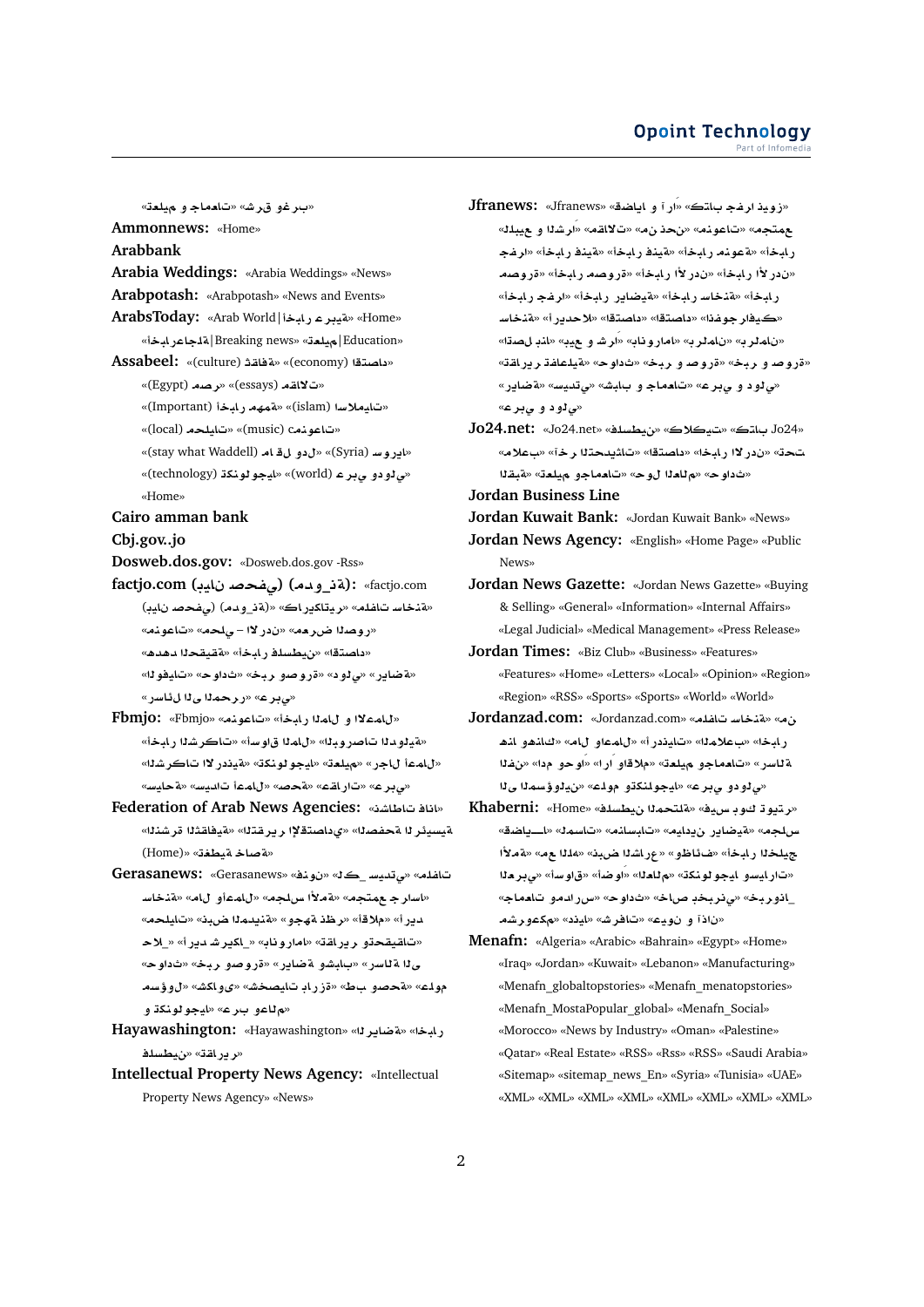«XML» «XML» «XML» «XML» «XML» «XML» «XML» «XML» **· مطابدلاً ا** $\cdot$  و «Ø§Ù',تصاد» » » » بان» «XML» «XML» «XML» «XML» «Yemen»

# **Mof.gov..jo**

**Nesan:** «Nesan» «**wC¤A**» «**qA¯**» «**nwA**» «**nAFbA**» «ناسيذ ةأر ما» «ندر لأا» «ناسيذ ةئشان» «لام» «ايديمه «می لو دو میدر ع» «**تحصه «ةضابر » «نونفو تقفاق**ت»

**Reporters for Arab Investigative Journalism**

- **Roya News:** «Roya News» «Jordan» «MENA» «News» «Palestine» «Roya Picks» «RSS» «**lsWy**» «**yd§w**» «كانمو انم» «تايلحم» «تالالقم» «با\_تك» «ريتاكيراك» ر شكلاًا» «داصتقا» «رابخلاًا ثدحاً» «World» «تا<sub>ل</sub>ى فو » **JywA**\_» «**±d hAT**» «**WqH**» «**C§ART**» «**r¨** «*ی ڈو* د
- **Roya.tv:** «Roya.tv» «**±bAC fnyT**»
- Sahafi.jo: «Sahafi.jo» «تيتامولعملك» Sahafi.jo: «ملاعلاً و aقاقشلا»
- **Sarahanews:** «Sarahanews» «**¨ Omy**» «**A ¤mA**» و ميلعة» «ندر لاا رـابـخا» «**ةضاير ن**او بـابشنا» «ملاقأ» «*ق قو دو ي بر ع»* «ربخو قروصه» «تاھماج
- «مقين**ف رابخا» «ن در لا تايفو» «Saraya News »** «Saraya News» «موينا ندر لأا» «لاحـديرا» «قيسليسـرلبخا» «قيضاير\_رلبخا» «*ی و* اکش» «سائداو ایار سه
- «بريتاكدر اك» «aعاسنا رادم قناكو» : a عاسنا رادم قناكو «تايفو» «عمتجم» «ةر اتخه ت¥اقم» «ةعاسلا با\_تك» «هك*ذ*ائر تخا» «قسيئر نا» «قر سلأا و اقرْ مِنا» «تابداصتقا» «**قضاير» «ليذدو ن**يد» «تايلود» «نونفو قفلقثه «تايذدرا» «<mark>تامەماج</mark> و بابش»
- «ابدأم» «تاعونم» «ابنلأل<sub>ه (د</sub> ةلاكو». :ابنلألـ م ر نة **ل**اكو «باقلبـ1» «ق.ر غـمـ1» «كـر كـ11» «د.رر إ» «ةيـلـحـمـ ر لبـخـأ» «نLعـم» «**zCAÁ**» «**WfylT**» «**`qbT**» «**`A}mT**» «**rM**» «**C** «ايجو لونكة و مول<sub>ك</sub>» «بعلامة يدصه» «ىداصتقلاًا «*ق او د و ق بر ع»* «نولجت*»*

#### **Venturemagazine**

- **Waleg.com:** «Waleg.com» «Arab Idol 2» «Arab Idol 3» «Bollywood» «Celebrities» «Health» «Kitchen» «LBC Star 10» «Star Academy 11» «Star Academy 9» «Style» «Tech & Gadgets» «Travel» «TV» «Videos»
- WatanaNews: «WatanaNews» «**ACAD ACTIVE** ىبر ع» «**قيداصت**قا نوؤش» «**قضاير» «قيعامتجا تاقيقح**ت» «ي **د**و د

«ØªÙfÙ†Ù^Ù"Ù^جيا» «Ø±ÙŠØ§Ø¶Ø ©» «Ø1Ø±بي دولي» «Ù?Ù†» «Ù?يديو»  $\langle \hat{U}, \ldots \hat{U}, \hat{U}, \hat{U} \rangle$ ŠØ§Ø $a_{\lambda}$ «Ù $\ldots \hat{U}$ †Ù $\hat{U} \hat{U} \hat{U} \hat{U}$  $\hat{U}$ gsø $\hat{U}$ الأنباط» «English» «Home»

**±bAª:** «Home»

- داصتقا» «تايلحه» «تايلحه» «زويد قليحلا» : زومد قليحلا **¤mA**» «**rmA** » «**rmAyA**» «**knwwyA**» «**qAT ¤nw** » «**FyAF¨**» «**JA§fynk** (**C}d yA**)» «**}T ¤mA**» «**A r§mT**» «**r¨ ¤ ¤¨**»
- **hynT ywE:** «**hynT ywE**» «أخØ¨اØ<sup>±</sup> Ù. . . <sup>Ø</sup>Ù"ÙSˇ<sup>Ø</sup>  $\circledcirc\gg\ll\varphi$ §Ù,تØ $\mu$ اد» $\ll\varphi\gg\chi$ D $\pm$ Ù,,Ù...اÙ†» «ØªÙƒÙ†ÙˆÙ"ÙˆØ¬يا» «Ø¬اÙ. . . Ø1ات»  $\omega$ @vosg- $\omega$  .  $\omega$ ±ùšøsø¶ø  $\omega \gg \omega$ 3ùšø-ø $\omega$ is»  $\mathscr{A}^1 \emptyset \pm \emptyset$  từ v  $\emptyset$  từ từ từ sa kỳ?từ v »  $\langle \dot{U}, \dot{U}, \dot{\mathcal{O}} \rangle = 0$  os  $\dot{U}, \dot{\mathcal{O}}^3$  os  $\dot{U} \gamma \dot{\mathcal{O}}$  os  $\dot{U}, \dot{\mathcal{O}}$  ob  $\dot{U}, \dot{U}$  is  $\dot{\mathcal{O}}$  $\langle \ddot{u} \ddot{u} \cdot \ddot{u} \cdot \ddot{u} \rangle = 0$  $\ddot{\psi}$ t $\ddot{\psi}$ sos $\ddot{\psi}$ toso $\ddot{\psi}$ y wa kuto $\ddot{\psi}$ angson Ø $\nabla$ ©≫ «ÙƒÙ^اÙ"ÙŠØ<sup>3</sup>»
- سلجه» «ةفاقثو ركف<sup>ه </sup>«ى<sup>ل</sup>اھلأا قديرج» **:يلاھلأا قدير ج** «ر ير اقة» «داصتقإ» «تـاباقذو بـاز حـأ» «تـلااقـمـو ار آ» «ةمـلاا «**C§ART**» «**J¥¤ lsWynyT**» «**J¥¤ lyT**» «**r¨** «پي **ت**و دو
- «تاظفاحه» «Home» «- مغلا قدير ج» **: مغلا قدير ج** «**Aهاب ل**ا» «داصتقا» «فقاومو راكفا» «تاظفاجم» «ي ندر لأا مغل<sup>ا» «</sup>م للعلاو بر عل<sup>ا» «ت</sup>ار ايسل<sup>ا» «</sup>a`ضاير لـا» «**انتاي**ح»
- **rÁ ywE:** «**rÁ ywE**» «**AC§kAyr**» «**¯§ FtA§**» «تابسانه» «تا-عونه» «مةخاس تاغله» «قر اتخه تلااقه» «**lyA**» «**hfA ¤ r¶** » «**¤yA yw**» «**bAC rÁ** «داصتقا» «تايذدر أ» «لاحـدير أ» «قعير *سـر*ابخأ» «ويديفـثابـ «**bAC nwT**» «**rmA** » «**qAT**» «**rÁ** TV» «**w** » ى ماحمدًا ةيواز» «ررحمدًا ي1ًإ ةناسر» «رارسا و ايافخ» م!اع» «ب£لام!ا ىدصه «تا**م**ماجاو بابشه «مهر بـ راماسا «*ق 1*و د و *ق بر ع»* «نفلا
- Academy Seasons 1-8» «Love & Romance» «Star Academy **bAC Fw mA mA¨:** «Agriculture Transportation: **CT ¤ q**» «Amman Stock Exchange: **wC}T mA** » «Companies and work: **JrA ¤ mA**» «Construction and Real Estate – **nAÁ ¤ qAC**» «Consumption and spending: **Fth® ¤ fA**» «Employment, services and insurance: **سنيمات و تامدخ مفيظو تـ and insurance:**